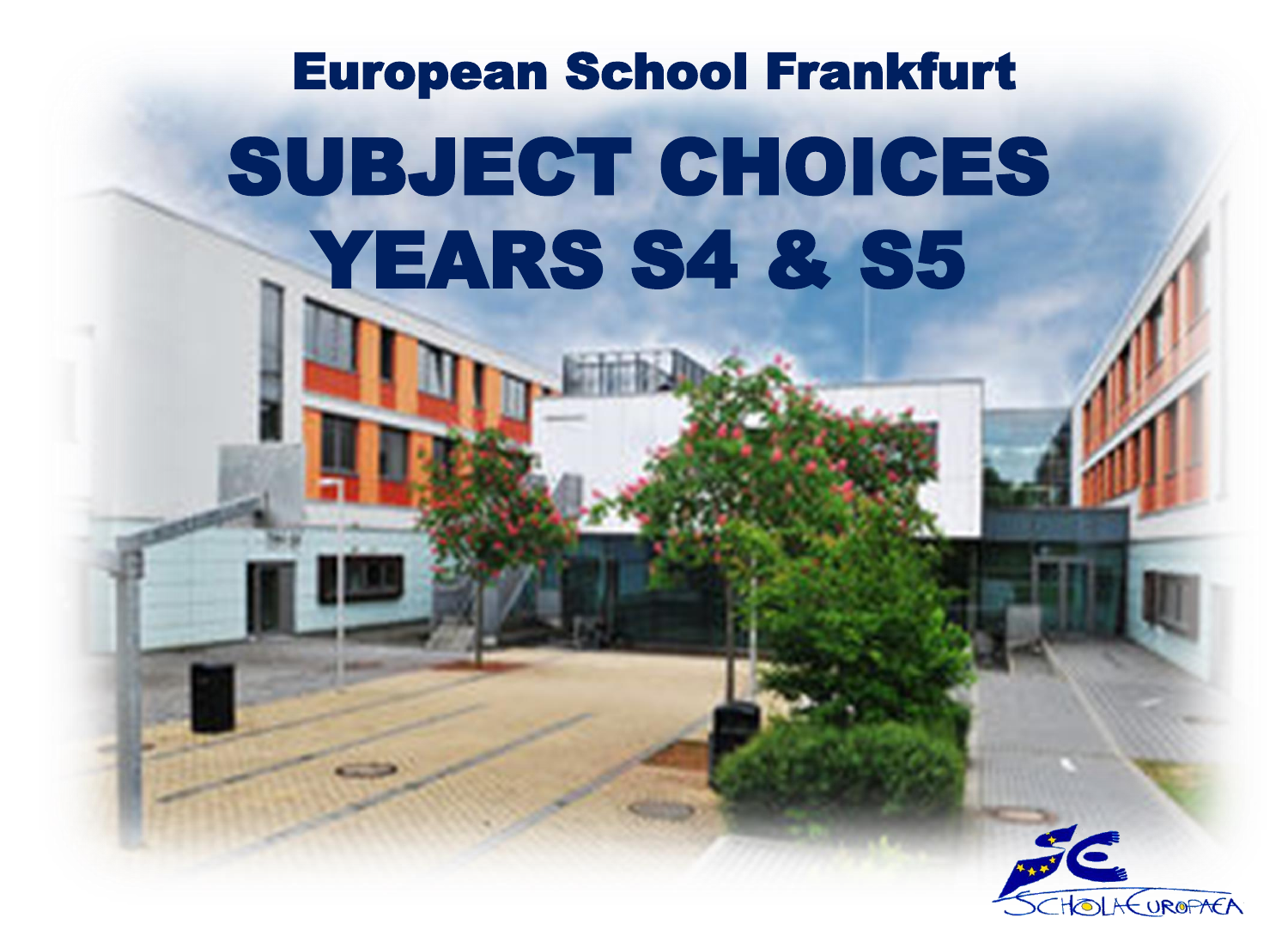

#### **DIACUROPACA CAREER ADVISORS**



**Mr Alessandro Zangrossi, Italian Section, Careers Coordinator**



**Mr Charles Melliès, French Section**



**Mr Thomas Leistner, German Section**



**Mr John-Paul Keane, English Section**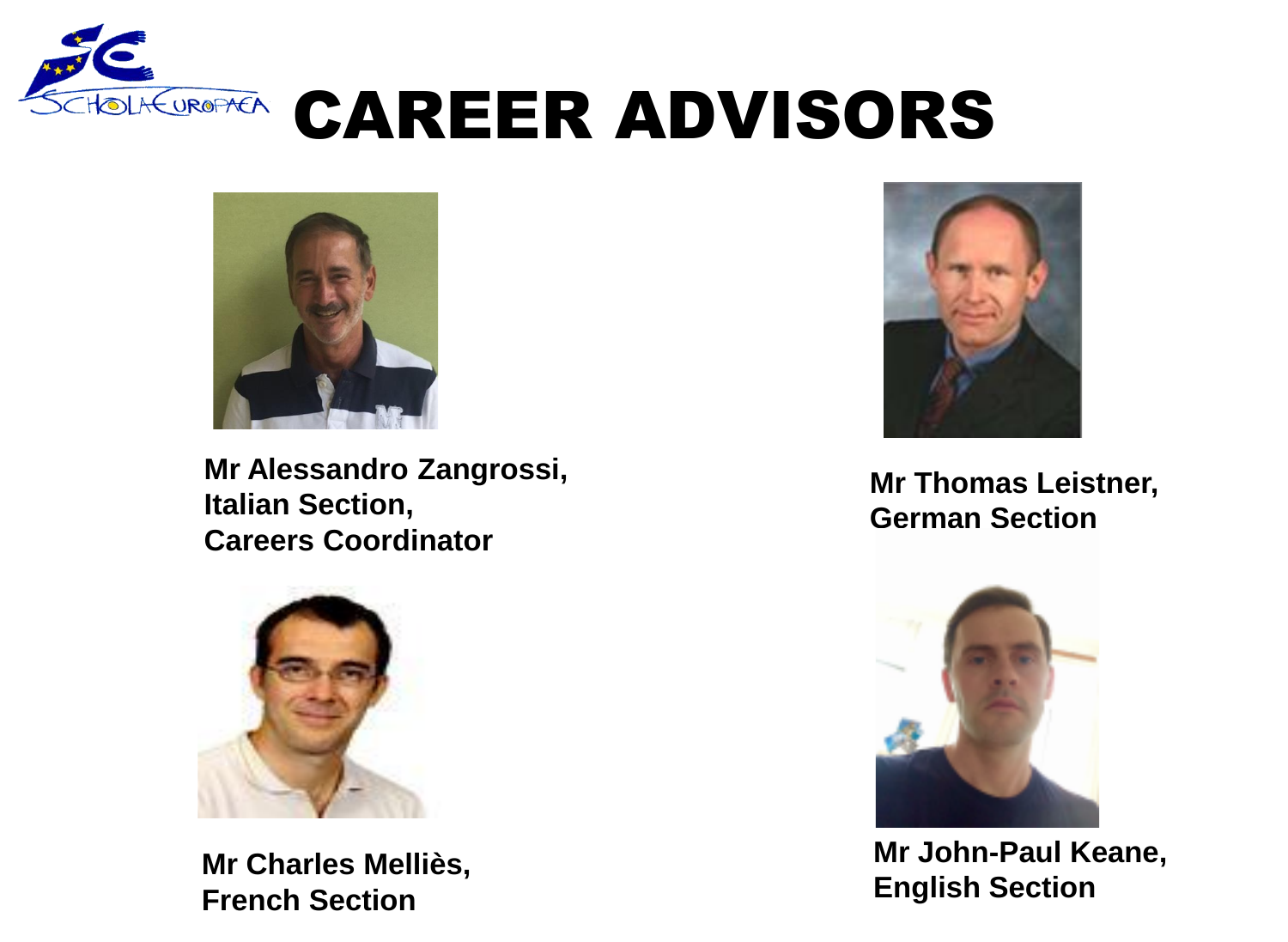

# CHOICES IN YEAR S3



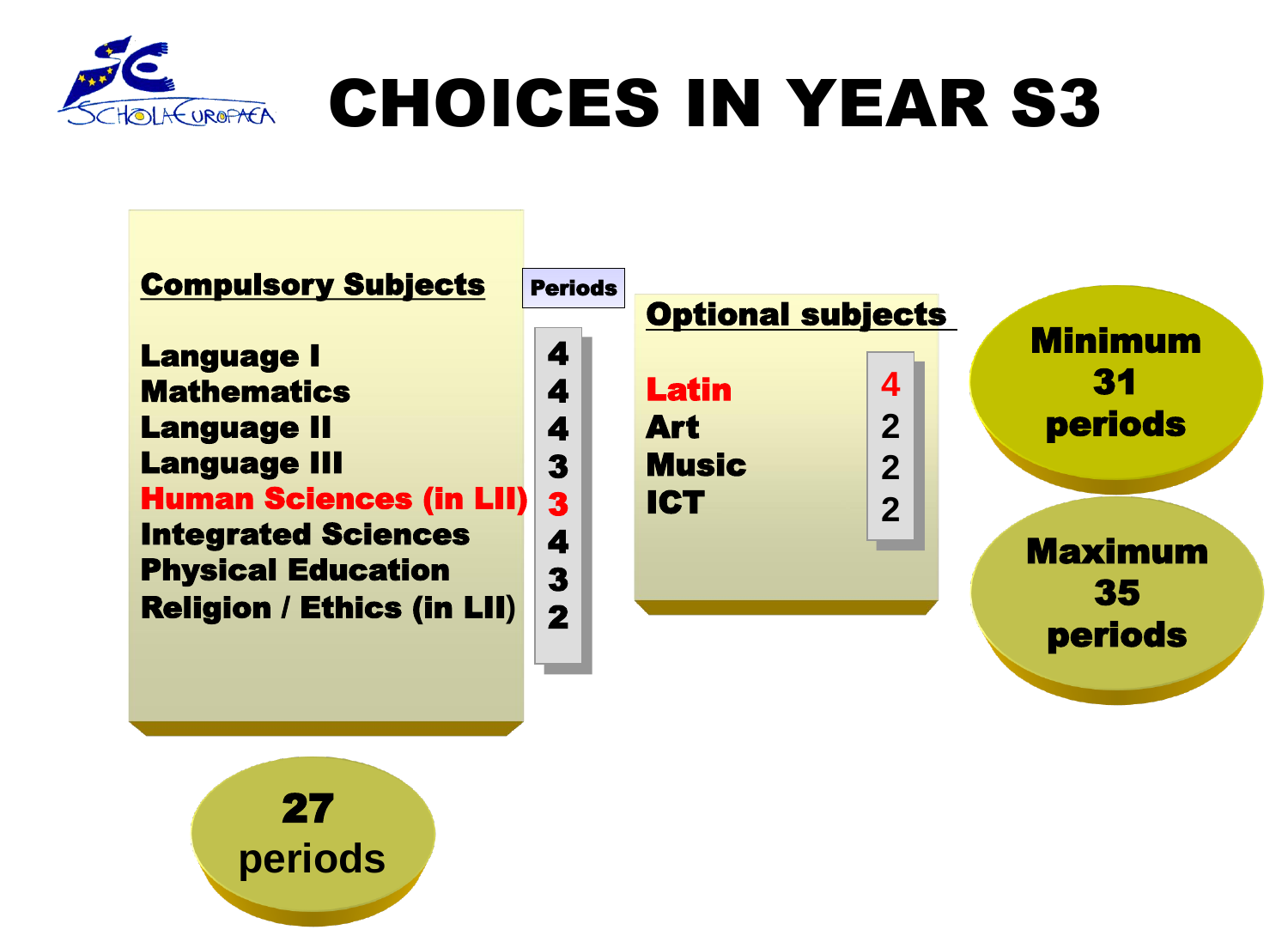

### CHOICES IN S4 & S5



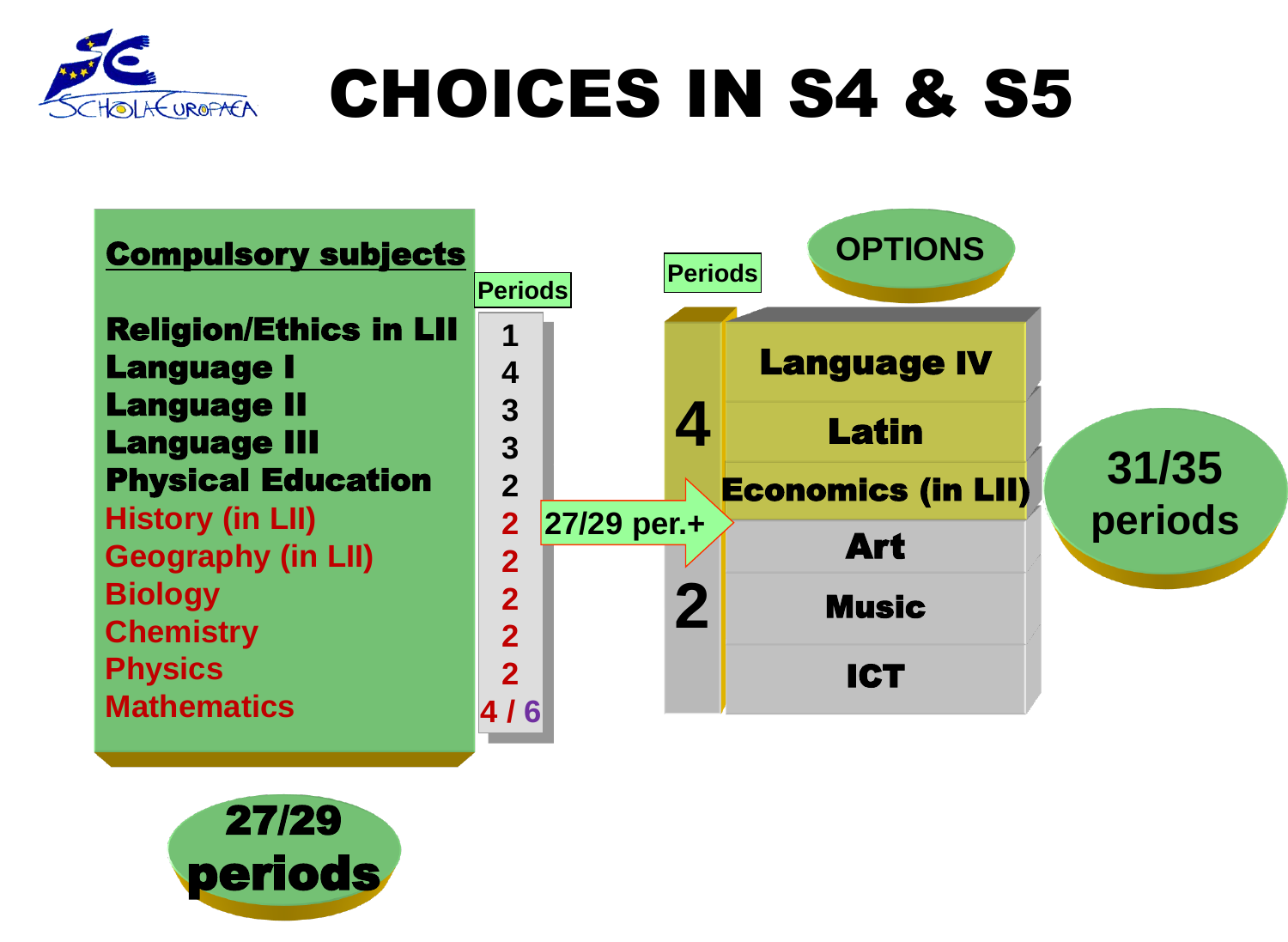

# RESTRICTIONS

- Only one 4-hour option with Maths 6
- Latin and Economics are difficult to combine
- Maths 4 & one or two 4 hour options if possible
- Changes in timetable/subject choices are not possible between S4 and S5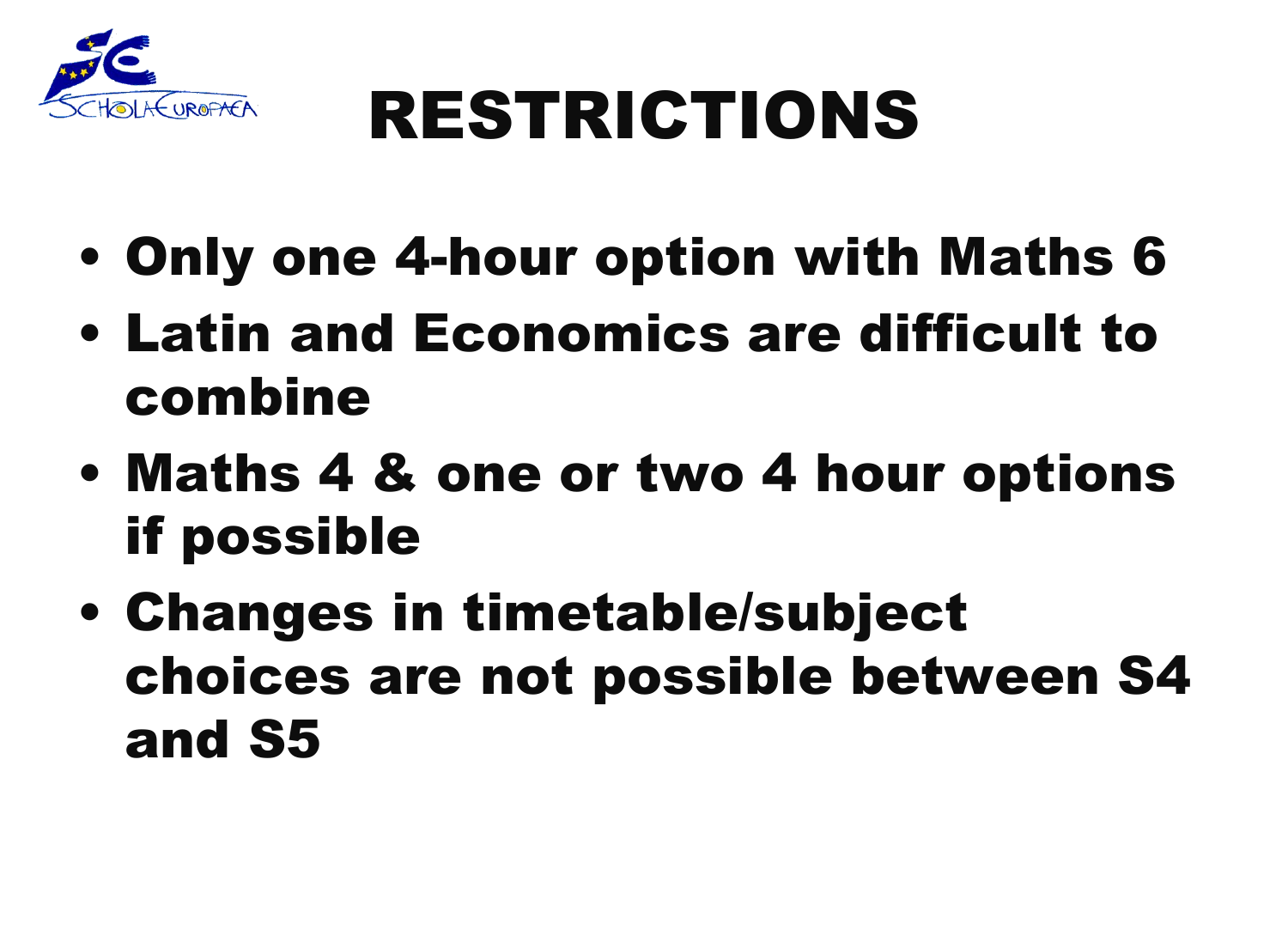

# POINTS TO TAKE INTO CONSIDERATION

- Workload
- Maths (get in touch with teacher to discuss your option)
- Economics

(preferably do not start with it in S6)

- Changes extremely difficult
- NO changes between year 4 and year 5
- Any request for a change has to be made by May 31-extremely difficult to change anything in September
- Restrictions in the creation of a class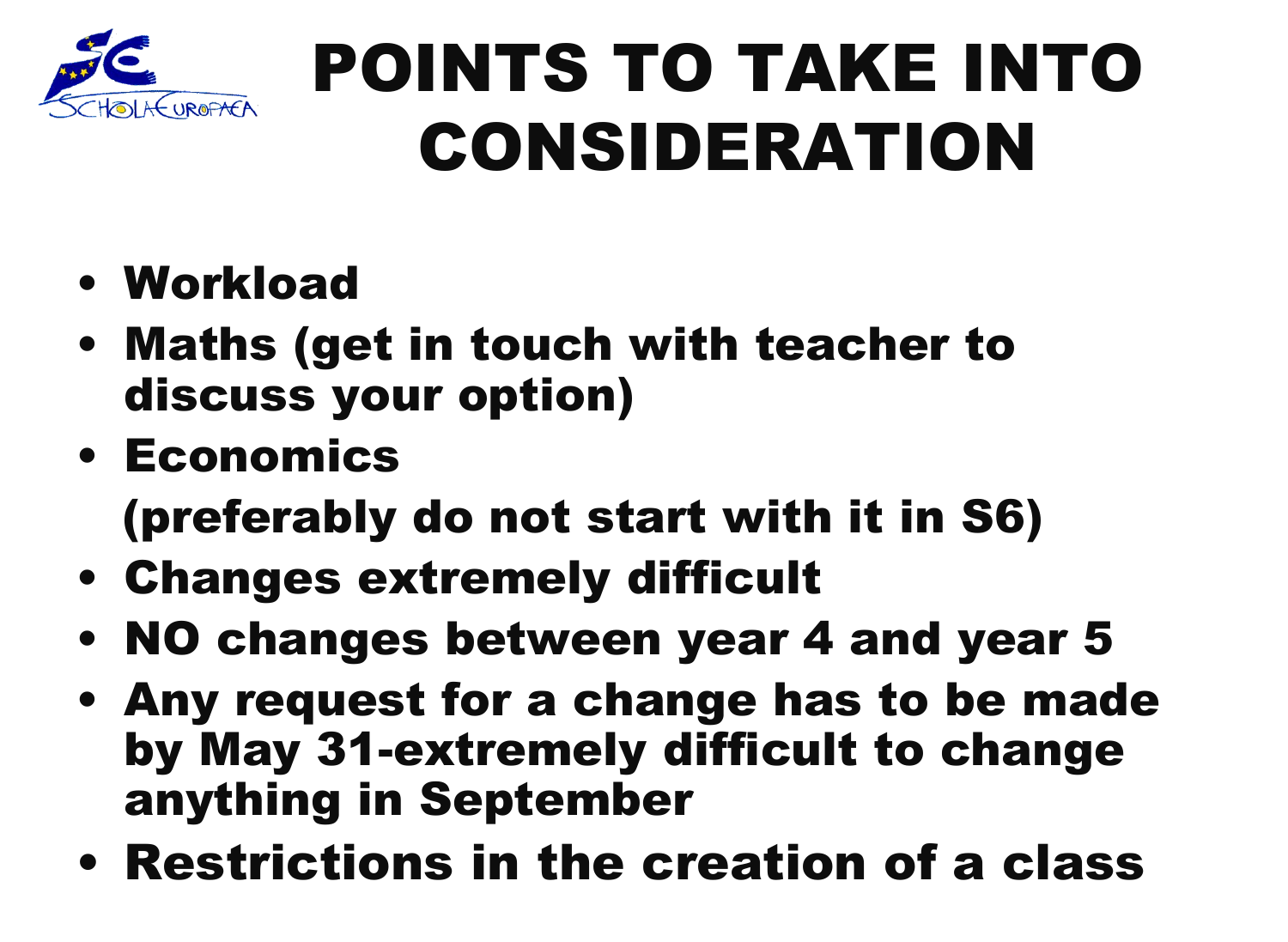



# Hand in your choices by 7th February 2022 to your class teacher!